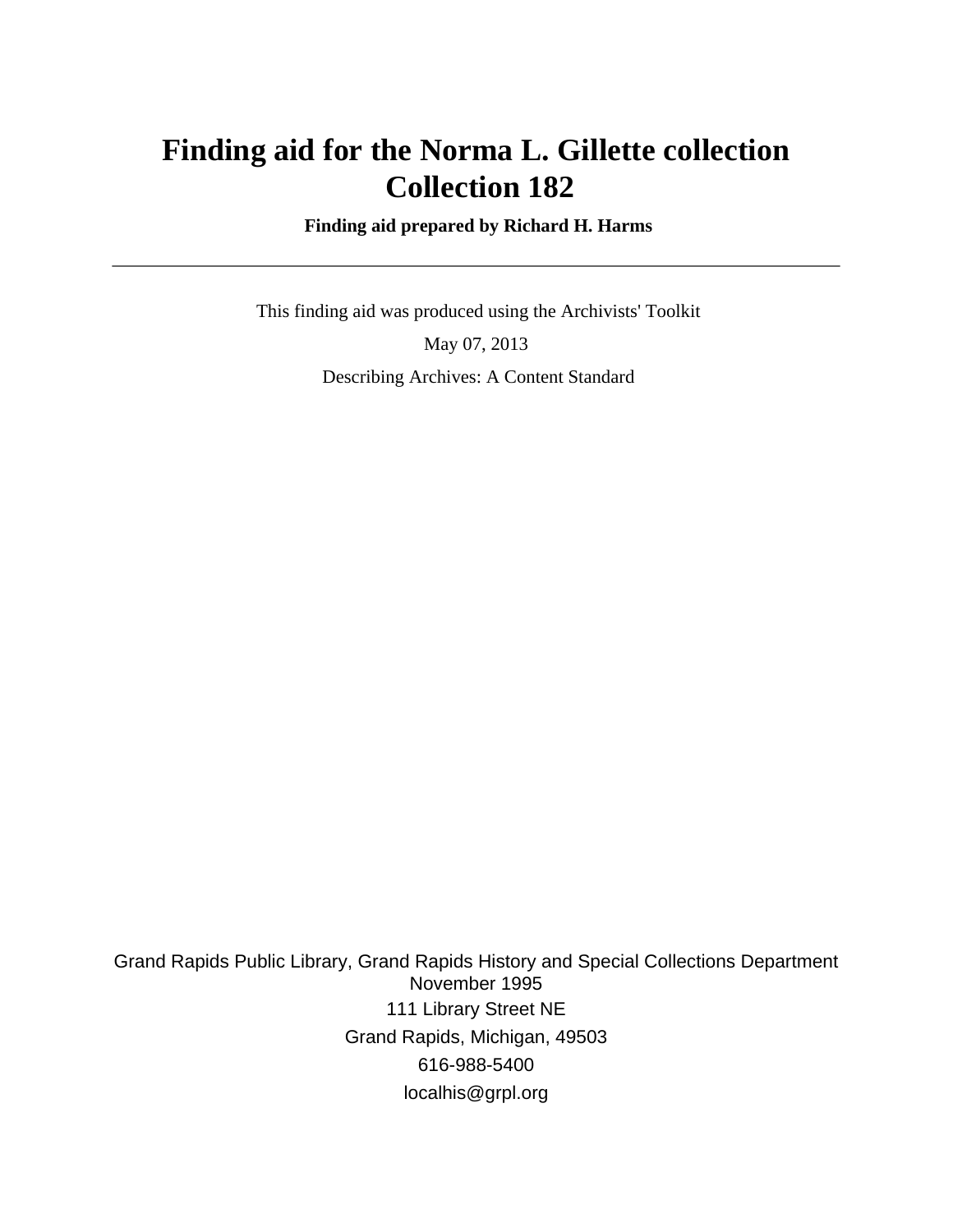# **Table of Contents**

 $\overline{\phantom{a}}$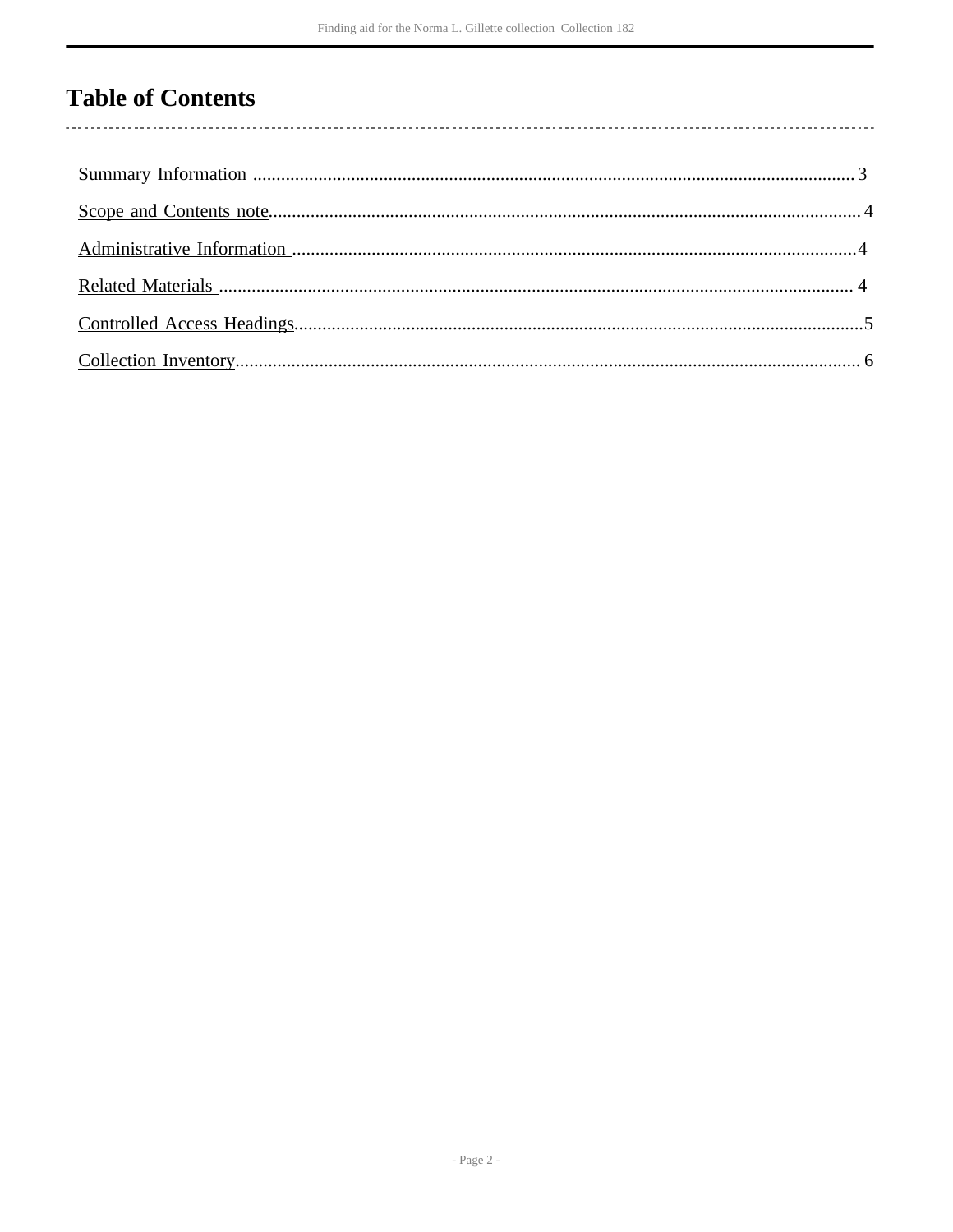# <span id="page-2-0"></span>**Summary Information**

| <b>Repository</b>          | Grand Rapids Public Library, Grand Rapids History and Special<br><b>Collections Department</b>                                                                                                                                                                                                                                                                                                                                                        |
|----------------------------|-------------------------------------------------------------------------------------------------------------------------------------------------------------------------------------------------------------------------------------------------------------------------------------------------------------------------------------------------------------------------------------------------------------------------------------------------------|
| <b>Creator - Collector</b> | Gillette, Norma L                                                                                                                                                                                                                                                                                                                                                                                                                                     |
| <b>Title</b>               | Norma L. Gillette collection                                                                                                                                                                                                                                                                                                                                                                                                                          |
| Date [inclusive]           | circa 1945-1949                                                                                                                                                                                                                                                                                                                                                                                                                                       |
| <b>Extent</b>              | 1.3 Linear feet Two boxes                                                                                                                                                                                                                                                                                                                                                                                                                             |
| Language                   | English                                                                                                                                                                                                                                                                                                                                                                                                                                               |
| <b>Abstract</b>            | The Norma L. Gillette collection contains newspaper clippings and<br>photographs, circa 1946-1949, of the Grand Rapids Chicks, a team in the<br>All American Girl Professional Baseball League. Included are details of<br>games, particularly those during which extraordinary skill or performance<br>were demonstrated. Also included are photographs of individual Chicks in<br>formal posed shots and snap shots on South Field in Grand Rapids. |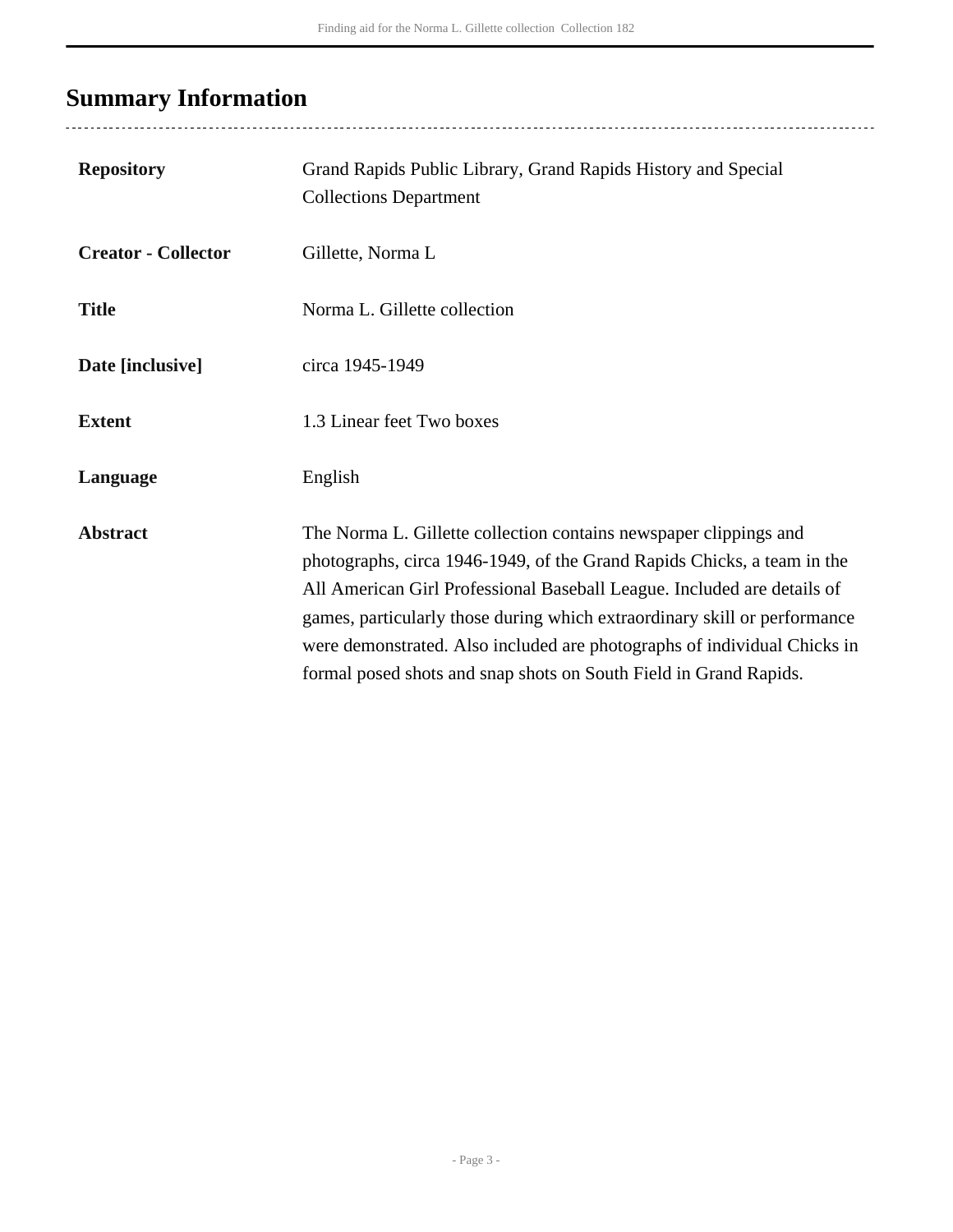## <span id="page-3-0"></span>**Scope and Contents note**

Gillette's scrapbook contains newspaper clippings and photographs of the Grand Rapids Chicks, circa 1946-1949. Gillette collected clippings of players' biographical data and photographs. The photographic clippings include captions so that many of the players can be identified.

The scrapbook also contains photographic prints of some of the Chicks, as well as data on such off-season activities as playing basketball and working in the private sector.

Many of the images in the scrapbook are from negatives found in the Robinson Studio Collection (#125).

## <span id="page-3-1"></span>**Administrative Information**

### **Publication Information**

Grand Rapids Public Library, Grand Rapids History and Special Collections Department November 1995

#### **Immediate Source of Acquisition note**

James Gillette, 1995, accession number 1995.025

# <span id="page-3-2"></span>**Related Materials**

## **Related Archival Materials note**

There are several other archival collections which contain information on the Grand Rapids Chicks, including

Collection 058, Grand Rapids Chicks Collection

Collection 121, Marguerite King Moran Grand Rapids Chicks Memorabilia Collection

Collection 125, Robinson Studio Collection. Chicks Photographs Series.

Collection 160, Helen Earlene "Beans" Risinger Grand Rapids Chicks Collection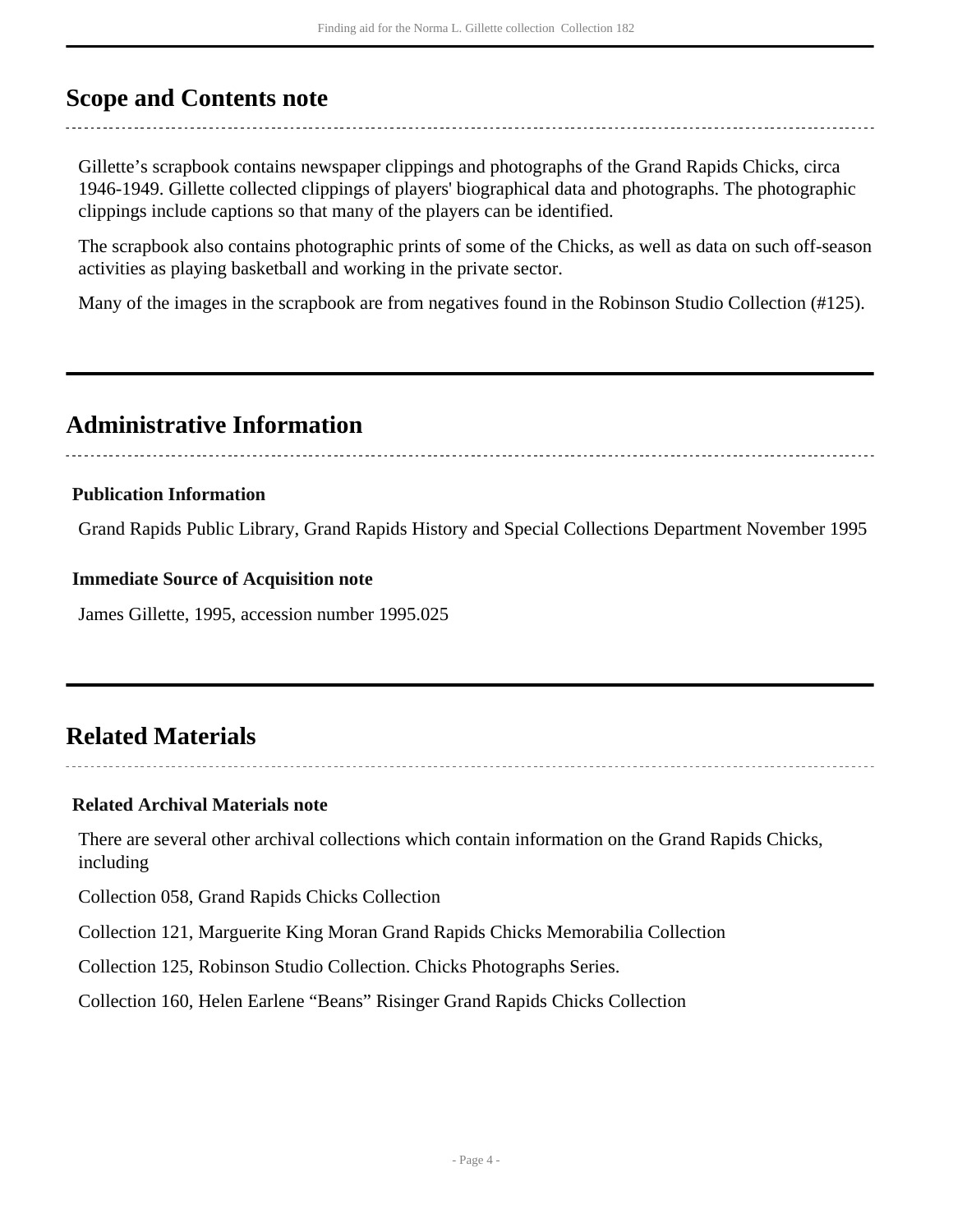See also: official website for the All American Girls Professional Baseball League (http:// www.aagpbl.org/)

# <span id="page-4-0"></span>**Controlled Access Headings**

## **Corporate Name(s)**

- All-American Girls Professional Baseball League.
- Grand Rapids Chicks.

## **Genre(s)**

• scrapbooks

## **Geographic Name(s)**

• Grand Rapids (Mich.) -- History

## **Subject(s)**

• Baseball for women -- Michigan -- Grand Rapids